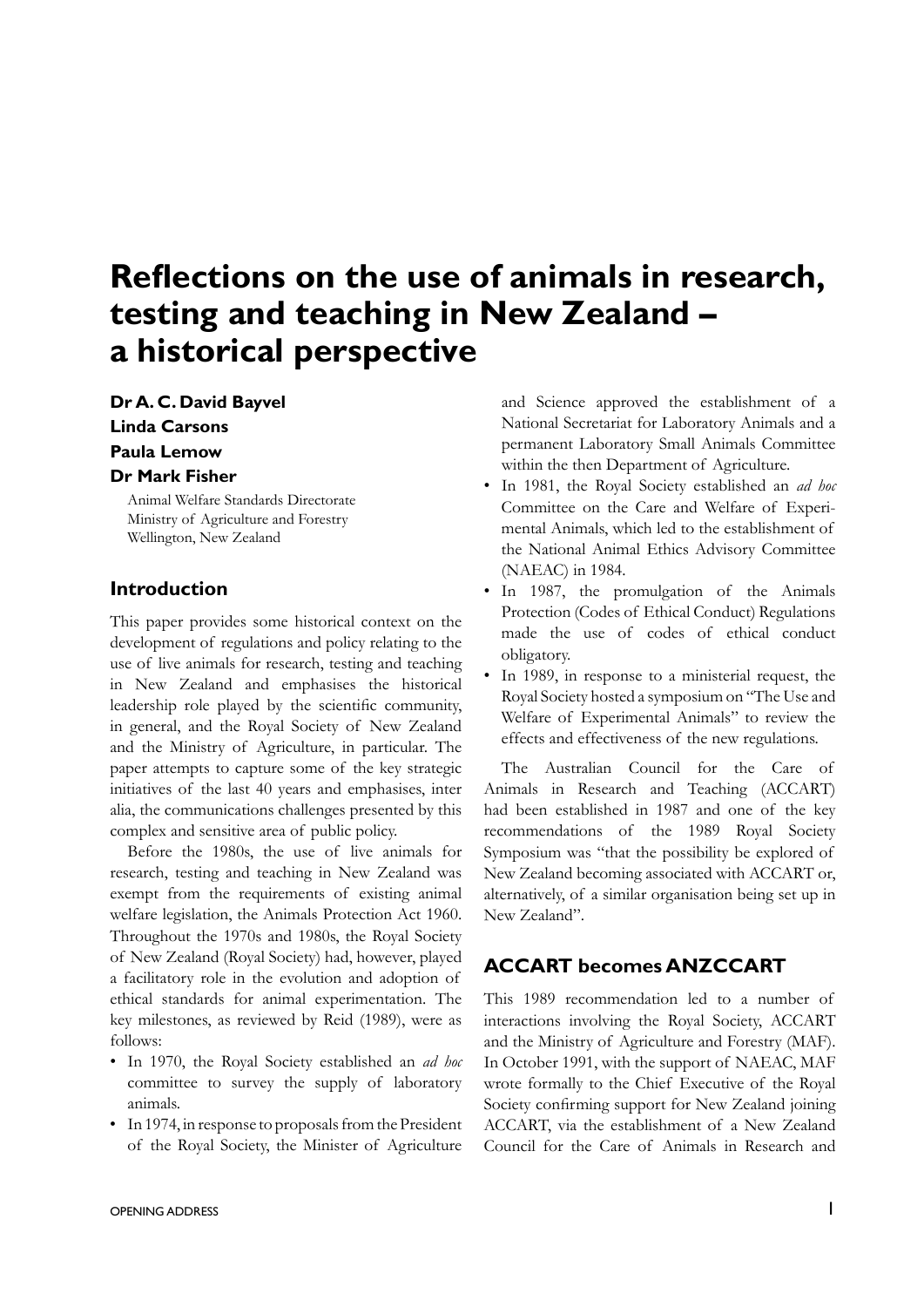Teaching (NZCCART), with similar aims, objectives and structure to ACCART. This would have enabled New Zealand to join ACCART, as a fourth sponsor, alongside the National Health and Medical Research Council (NHMRC), the Commonwealth Scientific and Industrial Research Organisation (CSIRO) and the Australian Vice Chancellors' Committee.

After further discussion, it was eventually agreed that ACCART would change to ANZCCART, to reflect a true trans-Tasman partnership, and ANZCCART New Zealand was established, in 1993, as a formal Standing Committee of the Royal Society.

## **Selected initiatives**

Since the establishment of ANZCCART New Zealand, there has been considerable focus on the relationship between MAF, NAEAC and ANZCCART, to ensure role clarity and synergy in work undertaken of both an operational and strategic nature. MAF played an observer role in the early years of the ANZCCART New Zealand Board and, over the years, several individuals have served on both the ANZCCART Board and NAEAC. A number of very successful joint conferences have also been held and ANZCCART has played a key role in progressing important initiatives, which originated in MAF and/or NAEAC.

One early example of such an initiative arose from a 1993 NAEAC recommendation relating to external compliance monitoring of animal ethics committees (AECs). This was then developed further by ANZCCART, which set up a pilot programme to audit institutional AECs. This was very successful and the principles of the framework used, and lessons learned from the pilot scheme, were extremely valuable when a requirement for AEC review, by MAF accredited reviewers, was included in Part 6 of the Animal Welfare Act 1999.

 Other selected specific initiatives which have ensured that New Zealand policy and practice, regarding the use of live animals in research, testing and teaching, continue to represent international best practice include the following:

• New Zealand delegates have participated in the eight World Congresses on Alternatives and Animal Use in the Life Sciences that have been held between 1991 and 2011. The Congresses have provided a unique international forum where animal welfare and animal rights advocacy groups, industry stakeholders, representatives of the international scientific community and government policy and regulatory officials can meet to discuss and debate the use of animals in the life sciences, with a particular emphasis on progress with development, and implementation, of alternatives to animal use. New Zealand and Australia have consistently made significant contributions to these congresses, as both invited speakers and session chairs, and such attendance has enabled MAF, NAEAC and ANZCCART to build up invaluable international networks, at both personal and institutional levels.



- Such international interaction led directly to the 2003 proposal that NAEAC establish an award to recognise significant contributions to the implementation of the Three Rs (Replacement, Reduction and Refinement). Such awards had been introduced in both Europe and North America, over the previous 10 to 15 years, and have helped to raise both general awareness of the Three Rs and to provide recognition to individuals showing Three Rs' leadership within the scientific community.
- Again borrowing from overseas experience, this time in the United Kingdom (UK), ANZCCART established a New Zealand All Party Animal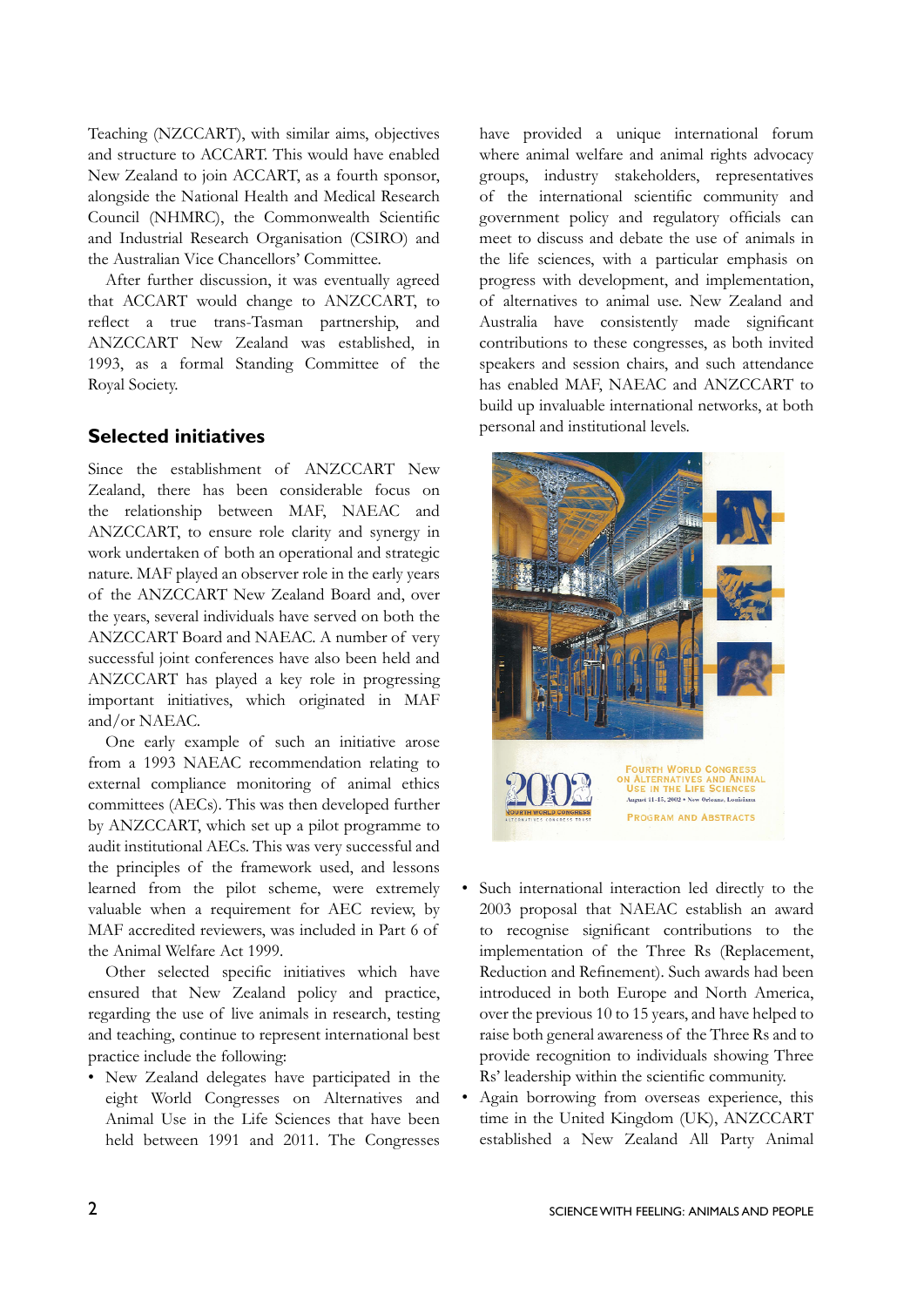Welfare Group, in an attempt to keep interested members of Parliament briefed on contemporary animal welfare issues and trends, both domestically and internationally. Unfortunately, this initiative received only limited support and the group was discontinued after six or seven meetings. It is interesting, however, that such groups continue to be strongly supported both in the UK and within the European Union (EU).

At an organisational level, important New Zealand relationships have also been established, over the last two decades, with the following:

- Canadian Council on Animal Care (CCAC);
- • International Council for Laboratory Animal Science (ICLAS):
- Association for the Assessment and Accreditation of Laboratory Animal Care International (AAALAC International);
- Institute for Laboratory Animal Research (ILAR);
- UK Home Office;
- UK Research Defence Society (now Understanding Animal Research);
- UK National Centre for the Three Rs (NC3Rs);
- • European Commission (Directorate General for Health and Consumer Affairs (DG, SANCO) and Directorate General Research).

In addition to more general information-sharing benefits, these relationships have also had significant direct benefits. For example, EU recognition of nonanimal testing methods for shellfish biotoxins and an OIE focus on encouraging replacement of regulatory testing involving animals, when scientifically validated, non-animal tests are available.

#### **The communications challenge**

ANZCCART, in particular, has given priority to encouraging mature and balanced debate on the use of animals in science and ANZCCART conferences, *ANZCCART News*, the ANZCCART website and various initiatives, targeted particularly at the school sector, have served to balance the material published by other groups philosophically opposed to the use of animals in science. The *Beta series* publication *Animals in Society – How Simple are the Issues?* was one particularly successful initiative and the publication *Animal Research Saves Lives* (ANZCCART 1994),



*A Culture of Care* (NAEAC 2002) and the use of the schools magazine *Tearaway* are also worthy of mention.

In relation to the Three Rs, Rose (1994) describes the communications challenge, in relation to the analysis of animal use statistics, as follows:

*[There is] an expectation that trends in the overall numbers of animals used will be an accurate indication of the effective use of the principles of the three Rs. It is argued, if animals are used only when necessary and then the minimum number needed, that overall animal usage will decline. If numbers do not change significantly, or increase, then it is claimed animals are being used unnecessarily. To the frustration of all parties this relationship does not, and indeed cannot, hold.*

In emphasising the importance of the Three Rs, Rose further expresses the view that "the constant wrangling over the interpretation of public statistics of animal use will continue until there is wider understanding of, and confidence in, how the principles of the three Rs are pursued in the decisions as to why, and how, animals are used".

Each year the NAEAC annual report attempts to put animal use statistics in context but, more often than not, media reporting focuses only on the total